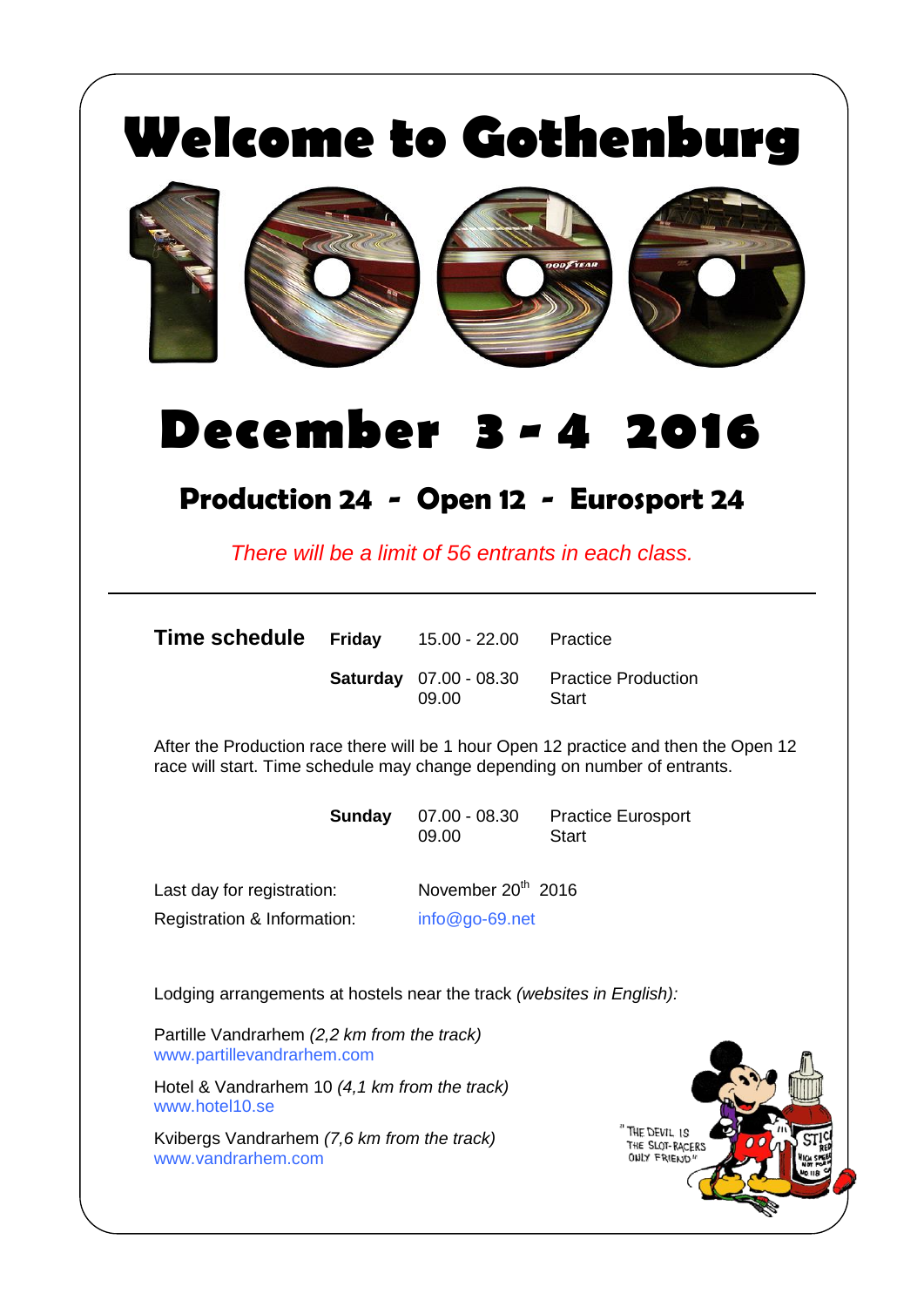

| Race system:         | ES 24:                                                           | Prod 24 & O 12: Qualification 1 min. All run 8 x 3 min. Win from any group.<br>Qualification 1 min, Semis 8 x 3 min and Final 8 x 5 min. |            |
|----------------------|------------------------------------------------------------------|------------------------------------------------------------------------------------------------------------------------------------------|------------|
| <b>Starting fee:</b> | ES 24:                                                           | Prod 24 & O 12: 100 SEK / class (10 EUR / class)<br>200 SEK                                                                              | $(20$ EUR) |
| <b>Prices:</b>       | Trophies to 1 - 2 - 3 place. Prize money to Eurosport finalists. |                                                                                                                                          |            |

## **Production 24**

| <b>Bodies:</b>               | Attan:<br>BPA:<br>Red Fox:                                                                              | BMW M4 DTM, Volvo S60 TTA, Mercedes AMG C63 DTM<br>Volvo S60, Octavia<br>Easy Slot: Mercedes CLK<br>Ford Fusion, Mercedes DTM, BMW 320 WTC, Audi<br>One colour bodies are permitted, only one body/car. |
|------------------------------|---------------------------------------------------------------------------------------------------------|---------------------------------------------------------------------------------------------------------------------------------------------------------------------------------------------------------|
| <b>Technical rules: ISRA</b> |                                                                                                         |                                                                                                                                                                                                         |
| Motor:                       | X-12, BB allowed, only full-size ceramic single magnets, no aluminium endbell.<br>Only 2 mm motor axle. |                                                                                                                                                                                                         |

## **Open 12**

| <b>Bodies:</b> | <b>BPA:</b> Bentley, Lola <b>Red Fox:</b> Lola B2K<br>Maximum height 38 mm, only one body/car.          |
|----------------|---------------------------------------------------------------------------------------------------------|
| Motor:         | X-12, BB allowed, only full-size ceramic single magnets, no aluminium endbell.<br>Only 2 mm motor axle. |

## **Eurosport 24**

| <b>Bodies:</b> | <b>BPA:</b> Cadillac | <b>Red Fox: Audi LMP, Audi Concept 2015</b>         |
|----------------|----------------------|-----------------------------------------------------|
|                |                      | One colour bodies are permitted, only one body/car. |

**Technical rules:** ISRA